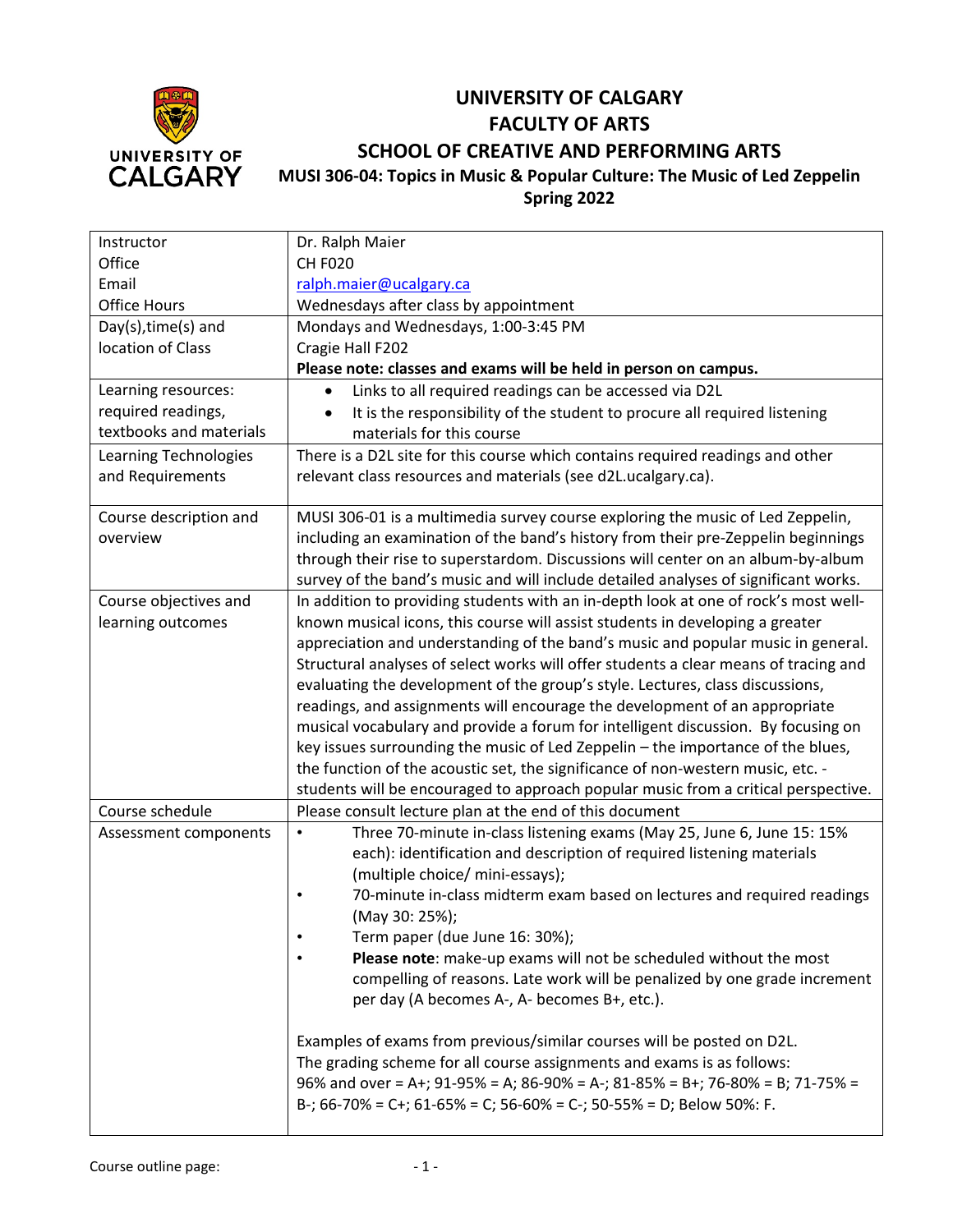| Assessment expectations           | Guidelines for Submitting Assignments: Please consult the Chicago Manual of Style                                                                                                                                                                                                                                                                                                                                                                                                                                                                                                                                                                                                                                                                                                                                                                                                                                                                                                                                                                                                                                                                  |
|-----------------------------------|----------------------------------------------------------------------------------------------------------------------------------------------------------------------------------------------------------------------------------------------------------------------------------------------------------------------------------------------------------------------------------------------------------------------------------------------------------------------------------------------------------------------------------------------------------------------------------------------------------------------------------------------------------------------------------------------------------------------------------------------------------------------------------------------------------------------------------------------------------------------------------------------------------------------------------------------------------------------------------------------------------------------------------------------------------------------------------------------------------------------------------------------------|
|                                   | Missed or Late Assignments: Make-up exams will not be scheduled without the<br>most compelling reasons and may be penalized by one grade increment per day (A<br>becomes A-, A- becomes B+, etc.).                                                                                                                                                                                                                                                                                                                                                                                                                                                                                                                                                                                                                                                                                                                                                                                                                                                                                                                                                 |
|                                   | Expectations for Writing: Writing skills are important to academic study across all<br>disciplines. Consequently, instructors may use their assessment of writing quality<br>as a factor in the evaluation of student work. Please refer to the Undergraduate<br>Calendar E.2 Writing Across the Curriculum policy for details.                                                                                                                                                                                                                                                                                                                                                                                                                                                                                                                                                                                                                                                                                                                                                                                                                    |
|                                   | Criteria That Must Be Met To Pass: A passing grade will only be awarded where<br>students convincingly demonstrate a working familiarity of the music, composers,<br>genres and cultures represented in class lectures, course readings and required<br>listening.                                                                                                                                                                                                                                                                                                                                                                                                                                                                                                                                                                                                                                                                                                                                                                                                                                                                                 |
| <b>Grading scale</b>              | For the course as a whole, letter grades should be understood as follows, as<br>outlined in section F.1.Grading System and Transcripts of the Calendar:<br>https://www.ucalgary.ca/pubs/calendar/current/f-1.html.                                                                                                                                                                                                                                                                                                                                                                                                                                                                                                                                                                                                                                                                                                                                                                                                                                                                                                                                 |
|                                   | A grade of "C-" or below may not be sufficient for promotion or graduation,<br>$\bullet$<br>see specific faculty regulations.<br>The number of "D" and "D+" grades acceptable for credit is subject to specific<br>undergraduate faculty promotional policy.                                                                                                                                                                                                                                                                                                                                                                                                                                                                                                                                                                                                                                                                                                                                                                                                                                                                                       |
| Academic<br>Accommodation         | It is the student's responsibility to request academic accommodations according to<br>the University policies and procedures listed below. The Student Accommodations<br>policy is available at https://ucalgary.ca/student-services/access/prospective-<br>students/academic-accommodations.<br>Students needing an accommodation based on disability or medical concerns<br>should contact Student Accessibility Services (SAS) in accordance with the<br>Procedure for Accommodations for Students with Disabilities<br>(https://www.ucalgary.ca/legal-services/sites/default/files/teams/1/Policies-<br>Accommodation-for-Students-with-Disabilities-Procedure.pdf).<br>Students who require an accommodation in relation to their coursework or to<br>fulfill requirements for a graduate degree, based on a Protected Ground other<br>than Disability should communicate this need in writing to their Instructor.<br>SAS will process the request and issue letters of accommodation to instructors. For<br>additional information on support services and accommodations for students with<br>disabilities, visit www.ucalgary.ca/access/. |
| Academic integrity,<br>plagiarism | Academic Misconduct refers to student behavior which compromises proper<br>assessment of a student's academic activities and includes: cheating; fabrication;<br>falsification; plagiarism; unauthorized assistance; failure to comply with an<br>instructor's expectations regarding conduct required of students completing<br>academic assessments in their courses; and failure to comply with exam<br>regulations applied by the Registrar.<br>For information on the Student Academic Misconduct Policy and Procedure please                                                                                                                                                                                                                                                                                                                                                                                                                                                                                                                                                                                                                 |
|                                   | visit: https://www.ucalgary.ca/legal-services/sites/default/files/teams/1/Policies-<br>Student-Academic-Misconduct-Policy.pdf and https://www.ucalgary.ca/legal-<br>services/sites/default/files/teams/1/Policies-Student-Academic-Misconduct-<br>Procedure.pdf. Additional information is available on the Academic Integrity                                                                                                                                                                                                                                                                                                                                                                                                                                                                                                                                                                                                                                                                                                                                                                                                                     |